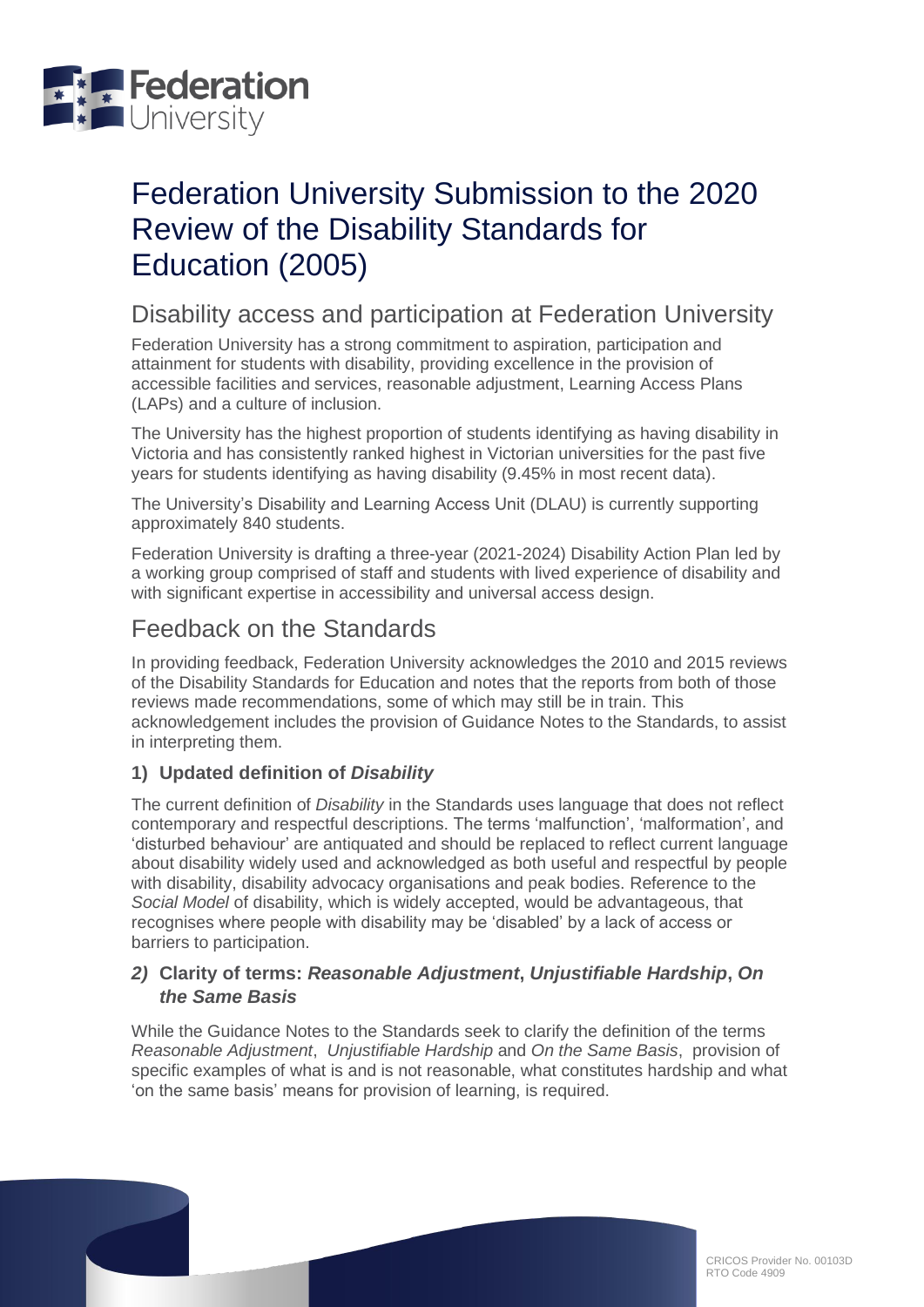

#### **3) Embedding** *Universal Design* **in curriculum development and education of academics**

*Universal Design* should be defined, addressed and supported by the Standards. Guiding literature should point educators and educational institutions towards information that ensures an awareness of universal design and implementation as bestpractice, removing the requirement in some cases for reasonable adjustments.

#### *4) Inherent Requirements*

*Inherent Requirements* (IR) are the essential components of a course or unit, as well as knowledge and skills required to achieve key learning outcomes while maintaining the academic integrity of the course. The University may be able to provide reasonable adjustments that enable students to meet these requirements.

In some cases, there may be core activities, tasks or skills that cannot be fully met, even with reasonable adjustments. The Standards talk briefly to IRs, however, do not go into enough depth to support users to apply them. A better definition of IRs would help this process. There would also be value in some direction and support (through funding in addition to education) to tertiary institutions to develop consistent IRs across comparable courses. Developing and promulgating IR's to students prior to enrolment, whilst also promoting reasonable adjustments and academic integrity is key to ensuring students are not set up to fail.

#### **5) Students as Carers**

The rights of students who are a carer for someone with a disability is not specifically covered in the Standards. The term '*Associates',* loosely covers students who are carers but does not adequately set out the rights of carers with regard to reasonable adjustments.

#### **6) Tools for raising awareness and understanding of the Standards**

The provision of supporting toolkits for education institutions to ensure compliance with each area of the Standards is necessary to move broad use of the Standards toward a proactive and powerful guiding document rather than an enforcement checklist to be used retrospectively when complaints are raised.

A toolkit in plain language might outline key criteria and provide best-practice examples for:

- Enrolment
- Participation
- Curriculum development, accreditation and delivery
- Student support services and
- Elimination of harassment and victimisation